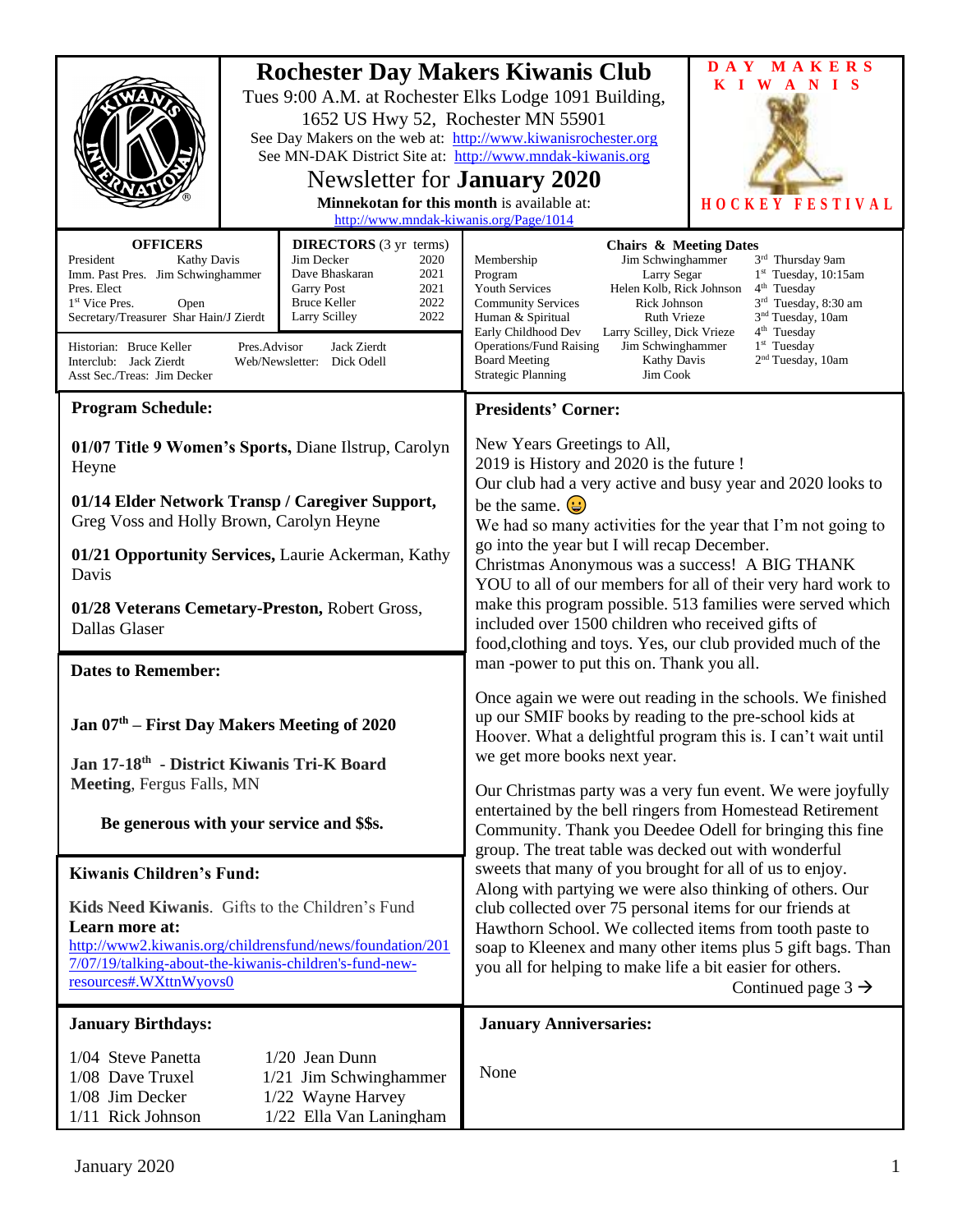## **Treasurer's Report - 12/10/2019**

| <b>Bank Balance 11/30/2019:</b> | \$15,954.58  |
|---------------------------------|--------------|
| Administrative Account:         | S<br>146.37  |
| Service Account:                | \$12,489.82  |
| Charitable Account:             | \$ 3,318.39  |
| <b>K Dollars Collected:</b>     | 269.00<br>\$ |

**Jack Zierdt,** Treasurer

**Christmas Anonymous**: Bicycles Delivered

Kiwanis Clubs and the Day Makers begin their setup activities for Christmas Anonymous by delivering 35+ tables and other furniture required to hold all the 1000's of Christmas gifts, books, clothing, etc.



The Setup Team under the leadership of Rick Johnson would like to encourage all Kiwanis Clubs to accept new members – stronger and younger than 65+, as our team is beginning to age.

**Dave Bhaskaran and Dick Odell**

## **Kiwanis Day Makers/Golden K**:

Christmas Anonymous 2019

The 54th year of Christmas Anonymous is in the history books and once again our club played a vital role. The Golden K and the DayMakers headed up the logistical effort with the help of some outside groups and individuals.

- 511 families were served by Christmas Anonymous, (this included approximately 1500 children aged 1 to 18) and 300 seniors receiving food baskets
- Collected food clothing and toys from all participating grade schools
- Loaded food (4,500 lbs.), delivered and assisted in senior food packing
- Assisted with KTTC Toy Drive and moved gifts from Gibbs Elem to church
- Unloaded 81 plastic tables loaned to us by the fair board and moved 31 tables from storage to CUMC. Odell truck and trailer. Also reversed the process after conclusion.
- Moved all clothing, toys, racking, etc. from storage to CUMC
- Moved 220 bikes to CUMC from storage
- Assisted on store day with cardboard breakdown, checkout, clean up etc.
- Returned all leftover items to storage.

This was accomplished by the transportation volunteers. Many other Day Maker volunteers worked in food packing, drop off contribution center, bike repair, used toys, store day support, escorts and other areas. We didn't have to deal with any road construction this year or any remodeling at CUMC. The food was once again packed at Channel One and brought over by and distributed out of a Metcalf semi-truck which saved us a great deal of time.

**Total Hours** for Transportation Area including both DayMakers and Golden K was **approx. 200 hours**. Thanks to those who participated.

A final note that JM raised and donated \$39,612.50 for next year, which included a \$5000 donation from Mayo Clinic.

**Rick Johnson** 

 **MN-Dak District Star Awards: The Division 7 Star Awardee is Walt Sentyrz** from the Kiwanis Club of North East Minneapolis. [https://portalbuzzuserfiles.s3.amazonaws.com/ou-](https://portalbuzzuserfiles.s3.amazonaws.com/ou-87/userfiles/files/final%20booklet%20for%202019.pdf)[87/userfiles/files/final%20booklet%20for%202019.pdf](https://portalbuzzuserfiles.s3.amazonaws.com/ou-87/userfiles/files/final%20booklet%20for%202019.pdf)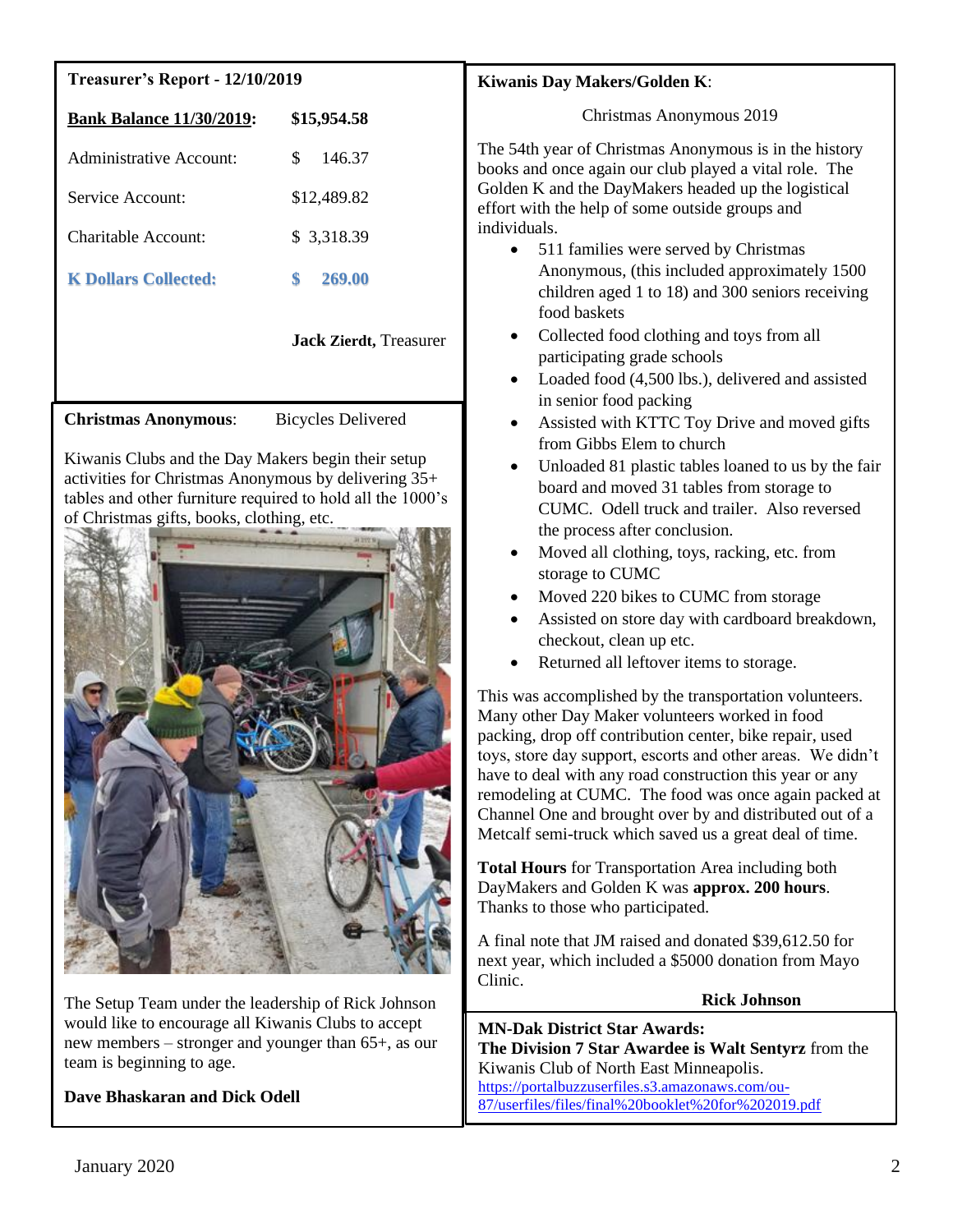## Harriet Bishop K Kids: Holiday Cheer

Today, they were also making something for their teachers.

The Harriet Bishop K Kids served up hot chocolate for their teachers and other school personnel this holiday season. They decorated styrofoam cups with drawings and words of appreciation at their December meeting.



I'm sure it was a welcome treat on those cold days.



 **Rick, Herb and Helen**

## **President Corner:** Continued from page 1

We finished off the month and the year with a Big Bang! Yes once again all the Kiwanis Clubs of Rochester pulled together and put on the Kiwanis Hockey Festival . Lots and lots of hours are put in to make this happen and thank you to all that helped. Many children will benefit from this event.

May you all have a wonderful New Year!!!!!

## **Kathy Davis**  President, Day Makers Kiwanis

#### **Holiday Concert Event:**



**SMIF Reading Program:** Hoover Elementary

The final Southern Minnesota Initiative Foundation Reading and book giveaway was held on November 18, at Hoover Elementary Pre School.



The Kiwanis Reading Team read to 142 children that morning.



Many thanks to all who participated. **Dick Vrieze**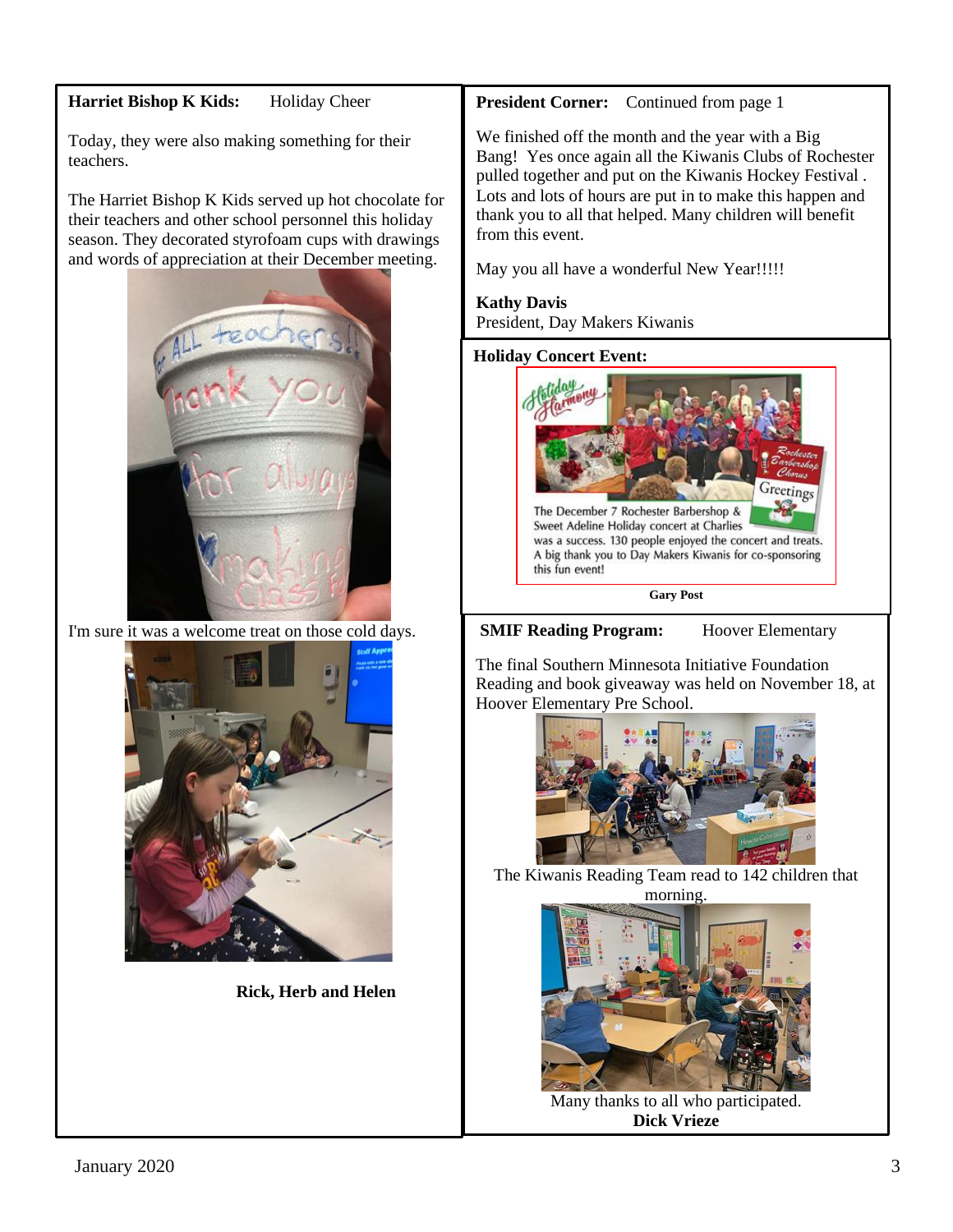#### January 2020 4

# **December Board Meeting Highlights** *UNFINISHED BUSINESS:* Evaluative comments about the Rochester Barbershop

**Secretary Report:** 12/10/19

Concert scheduled for December  $7<sup>th</sup>$ , were that it was very successful with over 130 people present for the performance. Garry Post commented that he was very pleased with the Kiwanis Club help and the great audience.

## *NEW BUSINESS:*

A concern was brought up regarding people's cell phones being on and used during our meetings. "It is very disrespectful and annoying to have people talking on their cell phones during our meetings." If it is necessary to take a call during the meeting the person should step out so as not to disrupt the program or meeting. A reminder will be announced at the beginning of our meetings to turn off or put your phone on silent mode. It was, also, stated that there should be no playing on phones or tablets during the time the speaker is presenting.

It was announced that we will be receiving a new member after January 1<sup>st</sup>. Lisa Linn (friend of Kathy Davis) is transferring from the Sunrisers Kiwanis Club to our club January 1.

Jack Zierdt will be sending out newsletters to those members that aren't able to read it online as they don't have a computer.

Ruth Vrieze commented that she was saddened that our club was not involved in the Salvation Army Bell Ringing this year. Ruth, under the Human and Spiritual Aims Committee will be handling this project for the 2020 year.

Dick Vrieze moved "that the scholarship committee further investigate the possibility for Day Makers to offer 1 or 2 - \$500.00 scholarships to Century High School Graduates to attend RCTC." Jim Schwinghammer seconded the motion. **Approved**

Comments were made on the fact that we all need to invite friends, neighbors, or relatives, to our meetings and/or service projects to see what we are all about. Don't push the membership immediately

Continued  $\rightarrow$ 

## **Secretary Report:** Continued

## *COMMITTEE REPORTS:*

## **Community Service:**

We are in need of workers and volunteers for Christmas Anonymous. Hockey Festival will be coming up – the committee is working hard to fill in gaps from losing our major sponsor. The new warming center for the homeless was brought up by a club member with the question what can we do? It will be discussed at the next committee meeting as to the possibility of staffing or other help for the center.

## **Early Childhood Development:**

The final (SMIF) Book reading is scheduled. December 18<sup>th</sup> at Hoover. It was, also, announced that the 350 packets from the public library will include the alphabet song for new mothers to sing to the newborns.

**Human and Spiritual Values:** Ruth will be sending a Thank You to Bev Livesay for the two binders that she put together on Invocations and Thoughts For The Day. These binders will be kept in the white cabinet for use by any member and/or president at our meetings.

**Membership:** There are 2 packets for potential members in the podium. There will be a Membership Committee meeting on December 19th.

## **Operations:**

It was asked that a committee meeting be held to discuss Fund Raising plans for the 2020 year. It was, also, announced that the Hockey Festival is coming up on December 26, 27, 28, and help is needed.

## **Program:**

Speakers/programs are scheduled in January with some open dates and working into the 2020 year. December  $17<sup>th</sup>$  Christmas Party – Audience for a group practicing at Christ United Methodist Church.

No meetings will be held on December 24<sup>th</sup> and 31<sup>st</sup>

## **Youth Services:**

The committee will be meeting in January

**Jack Zierdt**, Acting Secretary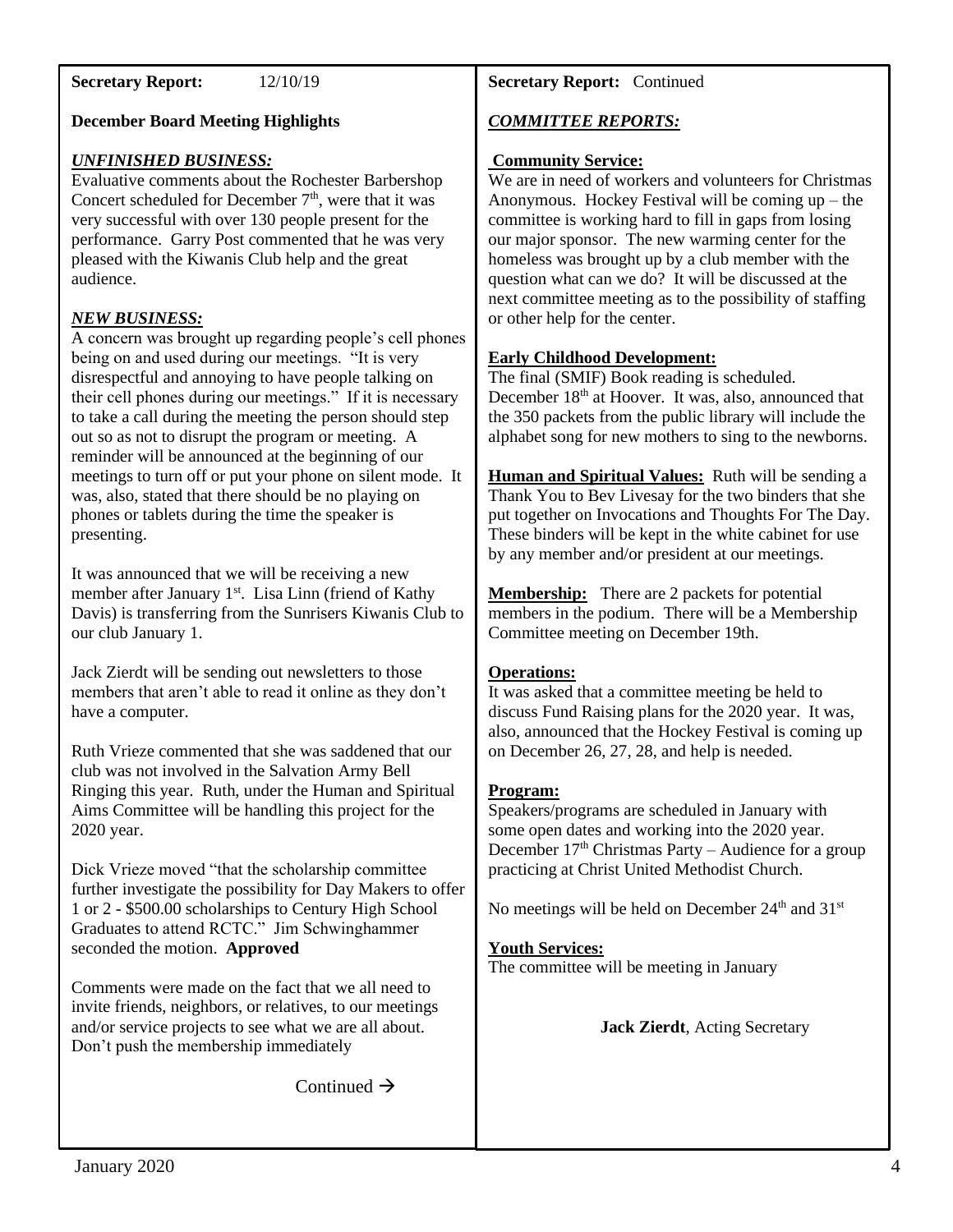## **Kiwanis Hockey Festival:**

The 2019 Hockey Festival was another success for our Rochester Kiwanis clubs. Thanks to everyone for your continued support of our Kiwanis Hockey Festival. This was our 27th Annual Event and hopefully one of our best as Bob said in his KTTC interview, "we're finally getting it right."

KTTC TV gave us great TV coverage this year for the event and interview.



And our Hockey Festival spokesman did a great on camera interview … well done Bob Nowicki.



Ticket sales were brisk each day and especially when Rochester Century Varsity made it to the finals and won the Gold Championship.



## **Kiwanis Hockey Festival:** (Continued)



Even the K-Kids got into the spirit of the event with a special "Chuck-a-Pucks" opportunity. The K Kids helped with selling the Chuck a Pucks. Thanks to Helen for pointing that out. The young lady  $2<sup>nd</sup>$  from the left is Kennedy, Vern Yetzer's granddaughter who helped Bob most of the festival.



Many thanks to all Kiwanians who supported and worked this important Service Project Fund Raising event.

A special thanks to the team coaches and to KTTC's Pat Lund for all your support of this important holiday event.

The 2019 Kiwanis Hockey Festival web site is available at: <http://kiwanisrochester.org/hockey>

and it shows team scoring grids, event history and has full sized photos of the championship winning teams.

 **Bob Nowicki, Helen Kolb and Dick Odell**

January 2020 5